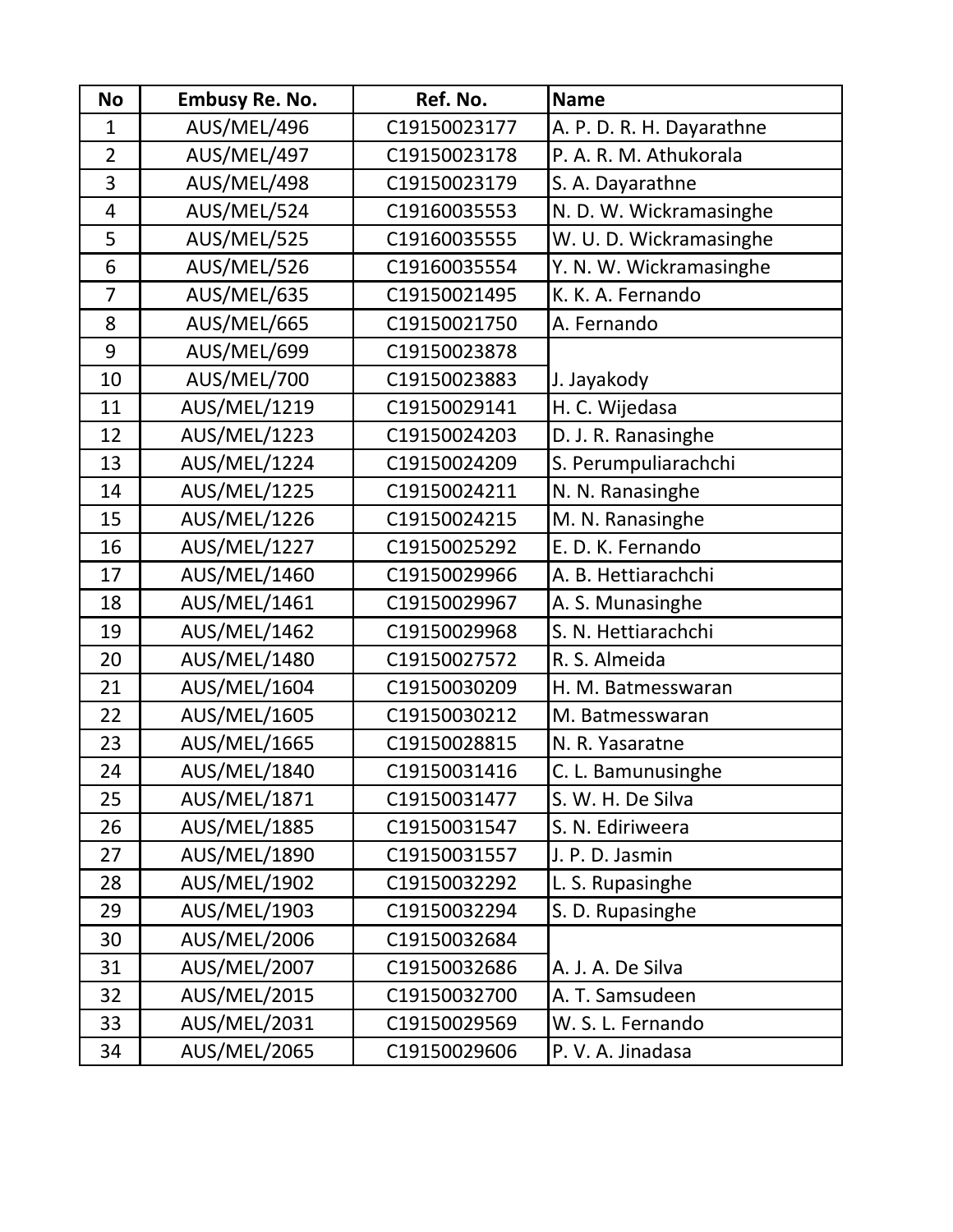| <b>No</b> | <b>Embusy Re. No.</b> | Ref. No.     | <b>Name</b>                |
|-----------|-----------------------|--------------|----------------------------|
| 35        | <b>AUS/MEL/2089</b>   | C19150032844 |                            |
| 36        | <b>AUS/MEL/2090</b>   | C19150032845 |                            |
| 37        | <b>AUS/MEL/2091</b>   | C19150032846 | A. C. S. Perera            |
| 38        | <b>AUS/MEL/2117</b>   | C19150029635 | U. B. H. P. Padmasanka     |
| 39        | <b>AUS/MEL/2119</b>   | C19150029658 | D. S. Wimalaratna          |
| 40        | <b>AUS/MEL/2120</b>   | C19150029659 | S. A. Wimalaratne          |
| 41        | <b>AUS/MEL/2126</b>   | C19160041383 | K. N. Alahakoon            |
| 42        | <b>AUS/MEL/2136</b>   | C19150033158 | D. K. C. Fernando          |
| 43        | <b>AUS/MEL/2137</b>   | C19150033161 | D. P. M. Fernando          |
| 44        | <b>AUS/MEL/2139</b>   | C19150029633 | M. A. C. L. Kumarapperuma  |
| 45        | <b>AUS/MEL/2232</b>   | C19150033412 |                            |
| 46        | <b>AUS/MEL/2233</b>   | C19150033413 |                            |
| 47        | <b>AUS/MEL/2234</b>   | C19150033415 |                            |
| 48        | <b>AUS/MEL/2235</b>   | C19150033416 | M. S. K. Perera            |
| 49        | <b>AUS/MEL/2236</b>   | C19150033419 |                            |
| 50        | AUS/MEL/2237          | C19150033421 | D. C. A. Adhikarige        |
| 51        | <b>AUS/MEL/2278</b>   | C19150034216 | J. K. S. J. E. Perera      |
| 52        | <b>AUS/MEL/2316</b>   | C19150034161 |                            |
| 53        | <b>AUS/MEL/2317</b>   | C19150034164 |                            |
| 54        | <b>AUS/MEL/2318</b>   | C19150034168 |                            |
| 55        | <b>AUS/MEL/2319</b>   | C19160034169 | G. P. M. P. Perera         |
| 56        | <b>AUS/MEL/2454</b>   | C19150033724 | R. Y. Hettiarachchige      |
| 57        | <b>AUS/MEL/2491</b>   | C19150033659 | A. E. Samarasinghe         |
| 58        | <b>AUS/MEL/2523</b>   | C19150033525 |                            |
| 59        | <b>AUS/MEL/2524</b>   | C19150033526 |                            |
| 60        | <b>AUS/MEL/2525</b>   | C19150033527 | B. D. N. Cooray            |
| 61        | <b>AUS/MEL/2526</b>   | C19150033530 | R. N. Seneviratne          |
| 62        | <b>AUS/MEL/2580</b>   | C19150033886 | J. I. Hettige              |
| 63        | <b>AUS/MEL/2606</b>   | C19160036228 | B. A. S. Wijetunga         |
| 64        | <b>AUS/MEL/2649</b>   | C19160035094 | J. R. Jackson              |
| 65        | <b>AUS/MEL/2739</b>   | C19150034016 |                            |
| 66        | <b>AUS/MEL/2740</b>   | C19150034017 |                            |
| 67        | AUS/MEL/2741          | C19150034018 | J. M. S. U. B. Jayasundara |